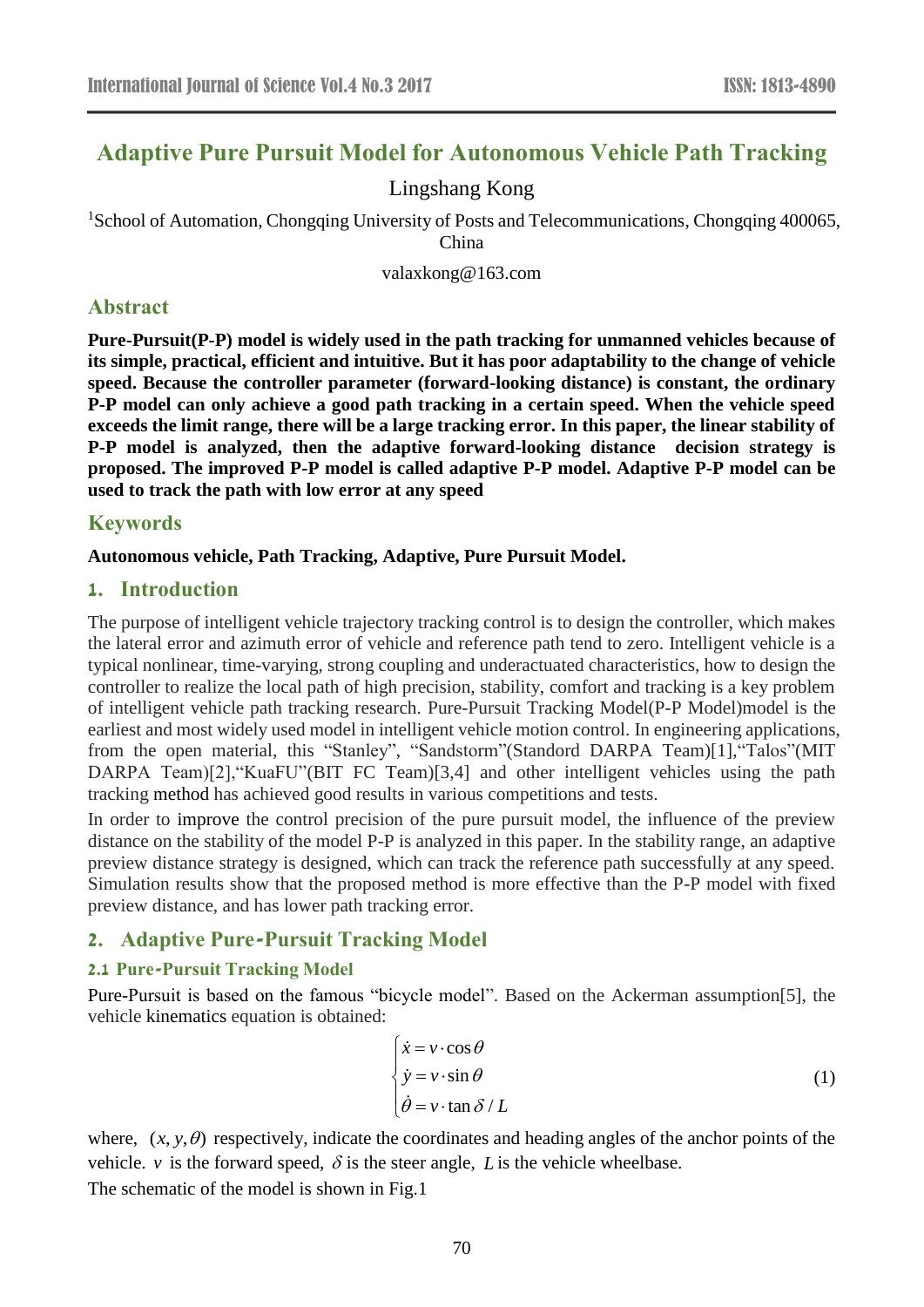

Fig. 1 Schematic of Pure-Pursuit Model

here, "ref path" is the piecewise linear reference path, R is the radius of curvature,  $l_{fw}$  means the distance between anchor point to rear axle,  $L_{fw}$  is forward-looking distance,  $\eta$  is the heading of the look-ahead point from the forward anchor point with respect to the vehicle heading, G is current goal point. The Pure-Pursuit control law is:

$$
\delta = -\tan^{-1}\left(\frac{L\sin\eta}{\frac{L_{\text{fw}}}{2} + l_{\text{fw}}\cos\eta}\right) \tag{2}
$$

#### **2.2 Stability analysis**

Therefore, it is necessary to analyze the stability of P-P model before putting forward adaptive strategy.

The steering mechanism is modeled as a first-order system considering the mechanical limitations of the steering mechanism.

$$
\dot{\delta} = \frac{1}{\tau} (-\delta + \delta_c) \tag{3}
$$

where  $\delta_c$  is current steer command,  $\tau$  is steering time constanct. For forward drive,  $\delta_c$  follow control law as Eqs.(2). From the geometry, the following relation holds

$$
\eta = \theta + \sin^{-1}\left(\frac{y + l_{\text{fw}}\sin\theta}{L_{\text{fw}}}\right) \tag{4}
$$

Linearizing the closed-loop system Eqs.(1)-(4). Define the state  $z = [y \theta \delta]^T$ , we have the closed-loop linear dynamic as

$$
\dot{z} = Az, \text{ where } A = \begin{bmatrix} 0 & v & 0 \\ 0 & 0 & v/L \\ -L/\tau L_{\text{fw}}(\frac{L_{\text{fw}}}{2} + l_{\text{fw}}) & -L(L_{\text{fw}} + l_{\text{fw}})/\tau L_{\text{fw}}(\frac{L_{\text{fw}}}{2} + l_{\text{fw}}) & -1/\tau \end{bmatrix}
$$
(5)

The characteristic equation of Matrix *A* can be written as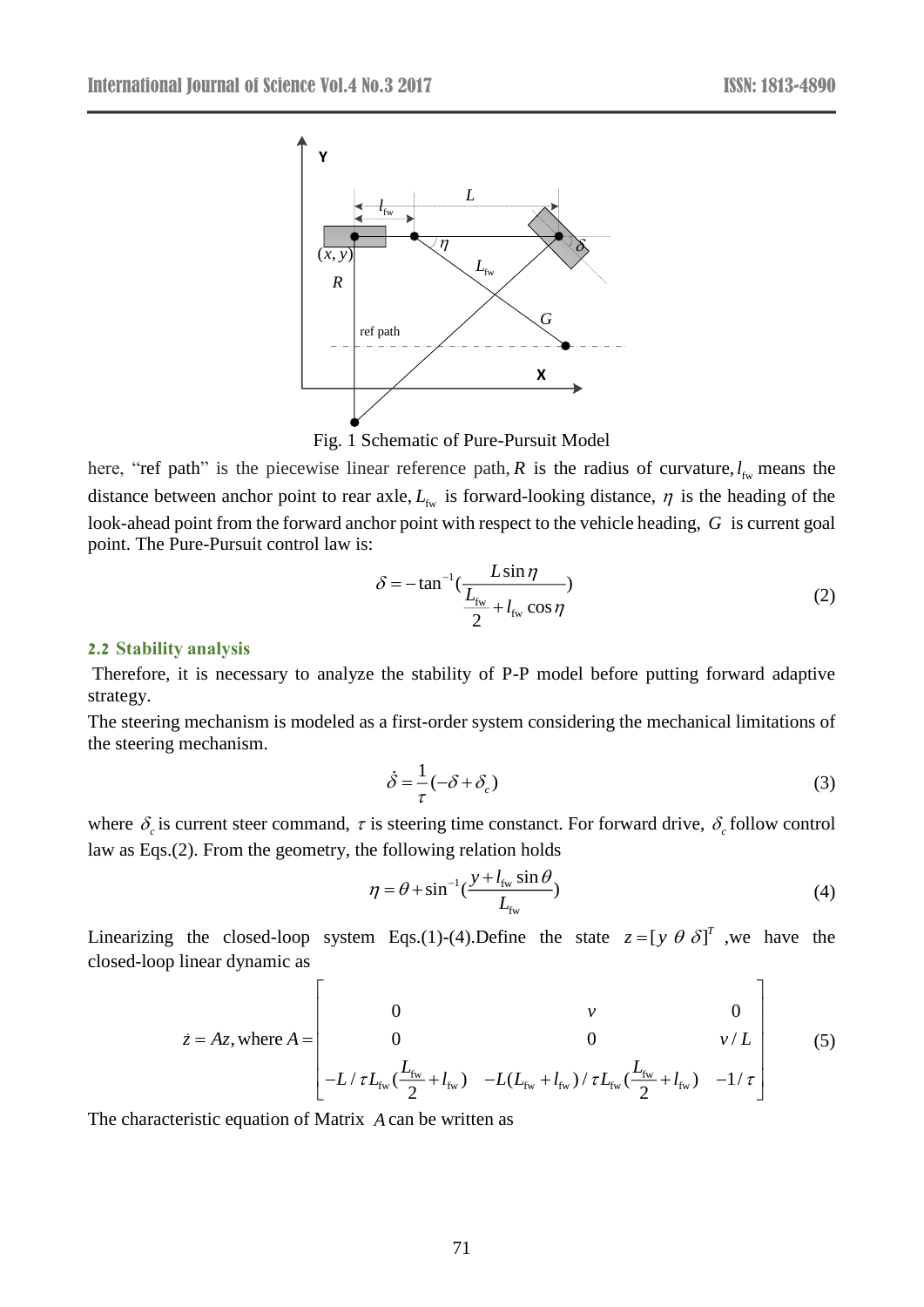$$
s^{3} + \frac{1}{\tau} s^{2} + \frac{\nu (L_{\text{fw}} + l_{\text{fw}})}{\tau L_{\text{fw}} \left(\frac{L_{\text{fw}}}{2} + l_{\text{fw}}\right)} s + \frac{\nu^{2}}{\tau L_{\text{fw}} \left(\frac{L_{\text{fw}}}{2} + l_{\text{fw}}\right)} = 0
$$
\n(6)

Using Routh criterion ,the system Eq.(5) will be stable when

$$
\frac{1}{\tau} > 0 \tag{7}
$$

$$
\frac{v(L_{\rm fw} + l_{\rm fw})}{\tau L_{\rm fw} (\frac{L_{\rm fw}}{2} + l_{\rm fw})} > 0
$$
\n
$$
\frac{v^2}{\tau L_{\rm fw} (\frac{L_{\rm fw}}{2} + l_{\rm fw})} > 0
$$
\n(9)

Eqs.(7) and (9) are naturally satisied since  $\tau > 0$ ,  $L_{\text{fw}} > 0$ ,  $L_{\text{fw}} > 0$ . When  $\nu > 0$ , namely forward drive, system stability condition can be obtained:

$$
L_{\text{fw}} > v\tau - l_{\text{fw}} \tag{10}
$$

#### **2.3 Adaptive forward-looking distance strategy**

The forward-looking distance is the only parameter of the Pure-Pursuit model, which determines the quality and stability of the Pure-Pursuit model. Considering Eqs.(10),  $l_{fw}$  and  $\tau$  are constant.  $L_{f_w}$  should be adaptive to vehicle speed v. Therefore, this paper designs the following adaptive rules for  $L_{\text{fw}}$ :

$$
L_{\text{fw}} = \begin{cases} L_{\min}, & |v| < |v|_{\text{change}} \\ K_{la} |v|, & |v| < |v|_{\text{change}} \end{cases} \tag{11}
$$

where,  $L_{\min}$ ,  $|v|_{\text{change}}$ ,  $K_{la}$  are constant,  $|v|$  is the absolute value of the current vehicle speed,  $L_{\text{min}}$  is the minimum steering radius of the vehicle,  $K_{l}$ ,  $|v|$  indicates the forward-looking distance when vehicle runs at a high speed.  $K_{la}$  is an adjustable parameter, called gain of forward-looing gain. According to the previous analysis, with the increase of speed, the gain should be reduced. This can ensure the stability of the system at the same time, improve the dynamic performance of the tracker, to prevent excessive correction. According to a lot of experiment, suggests  $K_{la} = 2.25$ . According to

the relation  $|v|_{\text{change}} = \frac{E_{\text{min}}}{K_{la}}$  $v\vert_{\text{change}} = \frac{L_{\text{min}}}{K}$ ,  $\vert v\vert_{\text{change}}$  should be 2.22.

### **3. Simulation**

In order to prove the effectiveness of the adaptive strategy proposed in this paper, the path tracking simulation experiment is carried out. The red piecewise linear line in the picture is the path to be tracked, named reference path. Under two different vehicle speeds, the ordinary P-P model and adaptive P-P model are used to simulate. Parameters of vehicle are:  $L = 2.1$ ,  $|\delta_{\text{max}}| = 0.5435$ ,  $|\delta_{\text{max}}|$  = 0.3294. Forward looking distance applied in traditional P-P model is  $L_{\text{fw}}$  = 3. In the adaptive P-P model, forward looking distance is adaptive as Eqs.(11).